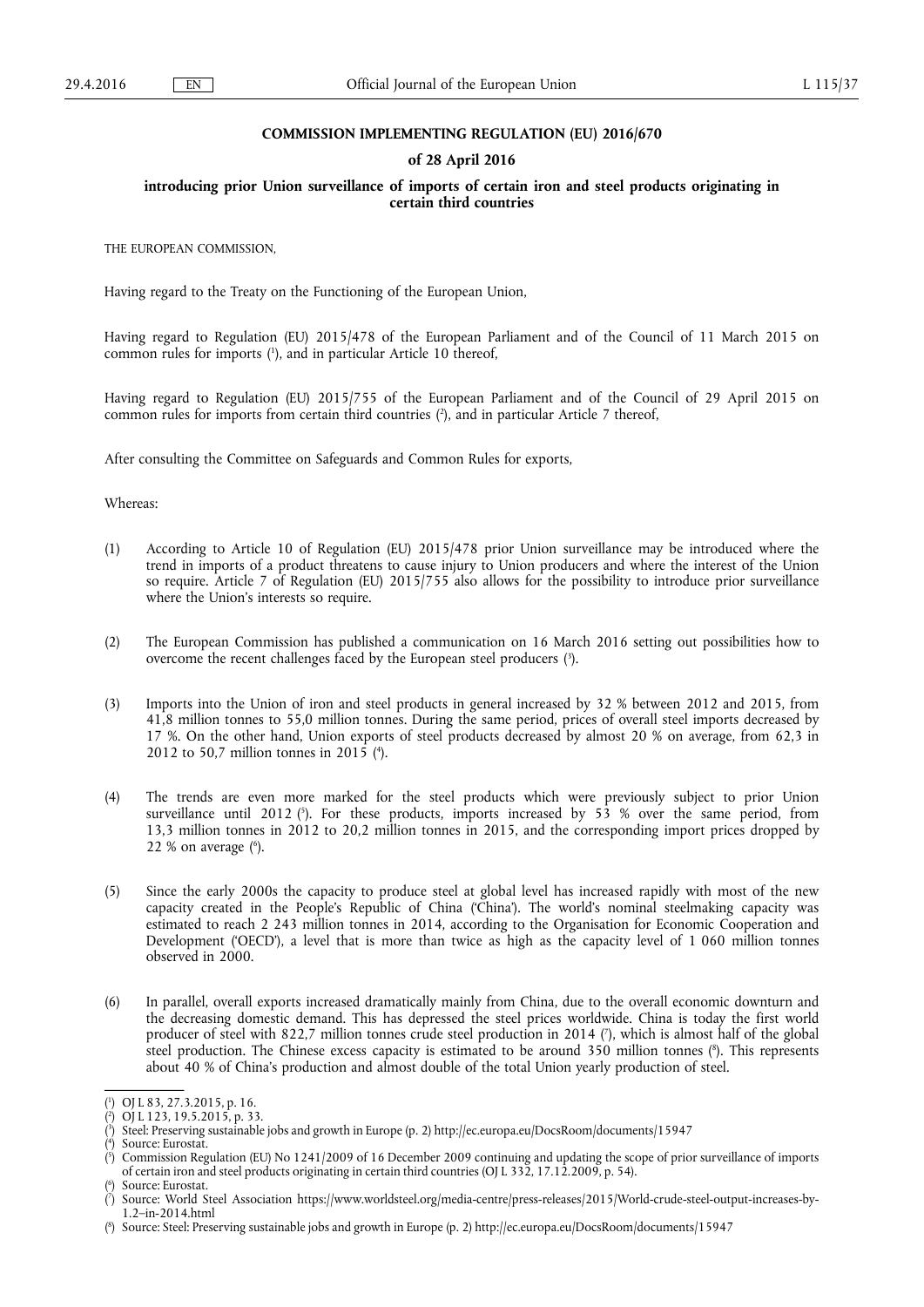(7) Already in 2015 10 % of the Chinese exports reached the Union, accounting for more than 30 % of total Union imports. As a consequence, the modest rise of Union domestic demand was fully taken by imports. Given the fact that the Union is an important market for steel in terms of size and price, it is more than likely that any excess in steel capacity will continue to be re-directed to the Union.

(8) At the same time, access to third country markets has been reduced to a significant extent recently. Governments increasingly resort to trade policy actions in response to the crisis facing the global steel industry and many economies that previously did not use such measures are now adopting them. These measures took different forms of trade barriers, including tariff increases, anti-dumping and anti-subsidy measures, and concern markets with a significant share of the global consumption ( 1 ). This is further increasing the possibilities of trade diversion of steel into the Union.

- (9) Union steel industry remains a world leader in the highly technologically specialised product segment. However, the Union steel makers' competitive position on the global steel market has deteriorated in the last few years. Indeed, the financial performance of the Union steel industry has been deteriorating rapidly in the recent years. Average operating profitability is below sustainable levels, investments have been slowing down, employment levels have decreased and there is hardly any room for expansion. The Union industry has to face high energy costs and dependence on imported raw material.
- (10) Furthermore, even though the production of crude steel in the Union remained relatively stable in the period 2013-2015 at around 166 to 169 million tonnes per year, during the second semester of 2015 there was a significant contraction of around 10 % as compared to the first semester.
- (11) On the basis of recent trends in imports of steel products, of the current vulnerable situation of the Union industry, the continuing weak demand on the Union market and the likelihood that current and future excess capacity would be re-directed to Union if demand recovers, a threat of injury to Union producers is therefore deemed to exist.
- (12) Thus, the Union interest requires that imports of certain steel products should be subject to prior Union surveillance in order to provide advanced statistical information permitting rapid analysis of import trends from all non-EU member countries. Rapid and anticipated trade data is necessary to deal with the vulnerability of the EU steel market to sudden changes on world steel markets. This is particularly important in the present crisis situation marked by uncertainties as to whether the demand will structurally pick up and whether the EU industry will actually benefit from it.
- (13) In view of the developments on the market of certain steel products, it is appropriate that the scope of the prior surveillance includes the products listed in Annex I to this Regulation.
- (14) The completion of the internal market requires that the formalities to be accomplished by any importer into the Union should be identical wherever the goods may be cleared.
- (15) In order to facilitate the collection of data, the release for free circulation of the products covered by this Regulation should be made subject to presentation of a surveillance document meeting uniform criteria. This requirement shall start to apply 21 working days after the entry into force of this Regulation in order not to prevent the release for free circulation of products on their way to the Union and to allow sufficient time to importers to request the necessary documents.
- (16) That document should, on simple application by the importer, be endorsed by the authorities of the Member States within a certain period but without the importer thereby acquiring any right to import. The document should therefore be valid only as long as the import rules remain unchanged.
- (17) The surveillance documents issued for the purposes of prior Union surveillance should be valid throughout the Union, regardless of the Member State of issue.

<sup>(</sup> 1 ) Source: WTO: Overview of Developments in the International Trading Environment [https://www.wto.org/english/news\\_e/news15\\_e/](https://www.wto.org/english/news_e/news15_e/trdev_09dec15_e.htm)  [trdev\\_09dec15\\_e.htm](https://www.wto.org/english/news_e/news15_e/trdev_09dec15_e.htm)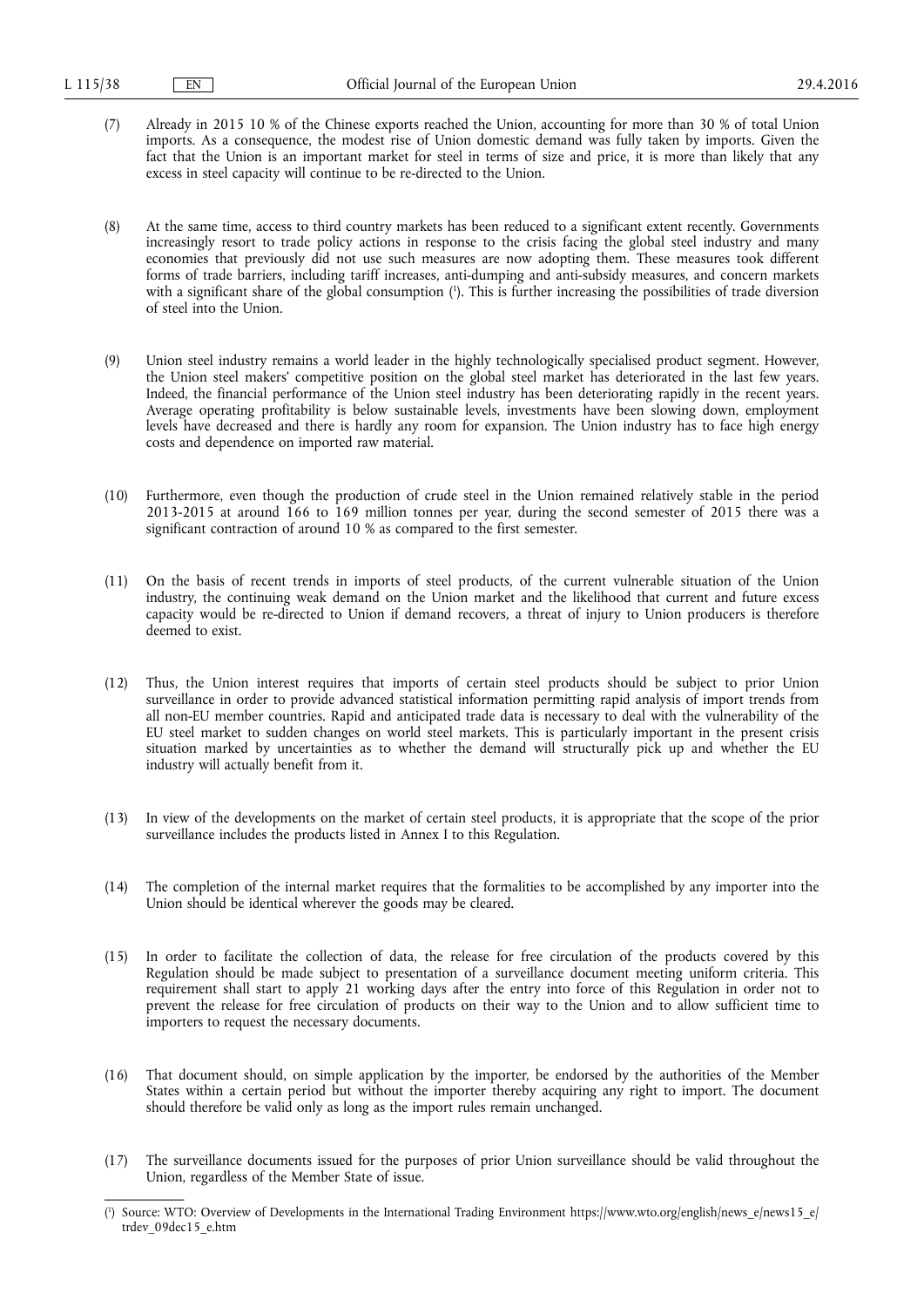- (18) The Member States and the Commission should exchange the information resulting from prior Union surveillance as fully as possible.
- (19) The issue of surveillance documents, while subject to standard conditions at Union level, is to be the responsibility of the national authorities.
- (20) In order to minimise unnecessary constraints and not disturb excessively the activities of companies close to the borders, imports whose net weight does not exceed 2 500 kg should be excluded from the application of this Regulation.
- (21) The Union has very close economic integration with Norway, Iceland, and Liechtenstein within the European Economic Area ('EEA'). Furthermore, pursuant to the EEA Agreement EEA Members do, in principle, not apply trade defence measures in their mutual relations. For those reasons, products originating in Norway, Iceland and Liechtenstein should be excluded from the application of this Regulation,

HAS ADOPTED THIS REGULATION:

#### *Article 1*

1. The release for free circulation in the Union of certain iron and steel products listed in Annex I to this Regulation shall be subject to prior Union surveillance in accordance with Regulation (EU) 2015/478 and Regulation (EU) 2015/755. This applies to imports whose net weight exceeds 2 500 kg.

2. The classification of the products covered by this Regulation is based on the tariff and statistical nomenclature of the Union ('TARIC'). The origin of the products covered by this Regulation shall be determined in accordance with Article 60 of the Union Customs Code ( 1 ).

3. Products originating in Norway, Iceland and Liechtenstein are exempted.

#### *Article 2*

1. The release for free circulation in the Union of the products referred to in Article 1 shall be subject to presentation of a surveillance document issued by the competent authorities of a Member State.

2. Paragraph 1 shall start to apply 21 working days after the entry into force of this Regulation.

3. The surveillance document referred to in paragraph 1 shall be issued automatically by the competent authorities in the Member States, without charge and for any quantities requested, within 5 working days of presentation of an application by any importer into the Union, wherever it may be established in the Union. This application shall be deemed to have been received by the competent national authority no later than 3 working days after submission, unless it is proven otherwise.

4. A surveillance document issued by one of the authorities listed in Annex II shall be valid throughout the Union.

The surveillance document shall be made out on a form corresponding to the model in Annex I to Regulation (EU) 2015/478 or Annex II to Regulation (EU) 2015/755 for imports from the third countries listed in Annex I to that Regulation.

- 6. The importer's application shall include the following elements:
- (a) the full name and address of the applicant (including telephone and e-mail or fax numbers and any number identifying the applicant to the competent national authority), plus the applicant's VAT registration number if he is liable for VAT;
- (b) where appropriate, the full name and address of the declarant or of any representative appointed by the applicant (including telephone and e-mail or fax numbers);

<sup>(</sup> 1 ) Regulation (EU) No 952/2013 of the European Parliament and of the Council of 9 October 2013 laying down the Union Customs Code, (OJ L 269, 10.10.2013, p. 1)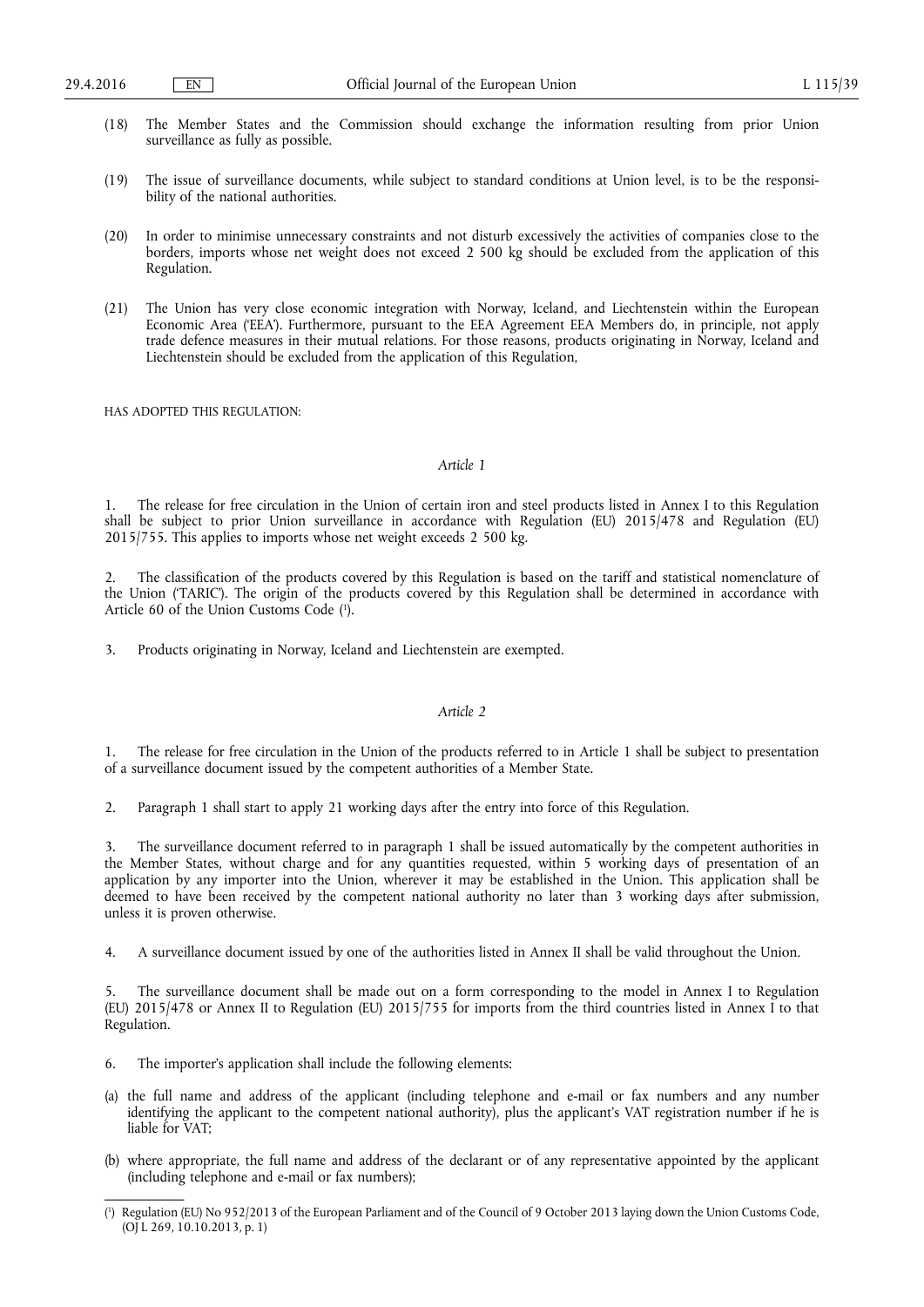- (c) a description of the goods giving their:
	- (1) trade name;
	- (2) the TARIC code;
	- (3) place of origin and place of consignment;
- (d) the quantity declared, in kilograms, and, where appropriate, any other additional unit (pairs, items, etc.);
- (e) the value of the goods, CIF at the Union frontier, in euro;
- (f) the following statement, dated and signed by the applicant, with the applicant's name spelt out in capital letters: 'I, the undersigned, certify that the information provided in this application is true and given in good faith, and that I am established in the Union.'

The importer shall also submit commercial evidence of the intention to import, such as a copy of the contract of sale or purchase or of the pro forma invoice. If so requested, for example in cases where the goods are not directly purchased in the country of production, the importer shall present a certificate of production issued by the producing steel mill.

Without prejudice to possible changes in the import regulations in force or decisions taken in the framework of an agreement or the management of a quota:

- (a) the period of validity of the surveillance document is hereby fixed at 4 months;
- (b) unused or partly used surveillance documents may be renewed for an equal period.

The competent authorities may allow the submission of declarations or requests to be transmitted or printed by electronic means, under the conditions fixed by them. However, all documents and evidence must be made available to the competent authorities upon request.

The surveillance document may be issued by electronic means as long as the customs offices involved have access to the document via a computer network.

#### *Article 3*

1. A finding that the unit price at which the transaction is effected varies from that indicated in the surveillance document by less than 5 % in either direction or that the total quantity of the products presented for import exceeds the quantity given in the surveillance document by less than 5 % shall not preclude the release for free circulation of the products in question.

2. Applications for surveillance documents and the documents themselves shall be confidential. They shall be restricted to the competent authorities and the applicant.

#### *Article 4*

1. The Member States shall communicate to the Commission on as regular and up-to-date a basis as possible and at least by the last day of each month, details of the quantities and values (calculated in euro) for which surveillance documents have been issued.

The information provided by Member States shall be broken down by product, TARIC code and by country.

The Member States shall give notification of any anomalies or cases of fraud which they discover and, where relevant, the basis on which they have refused to grant a surveillance document.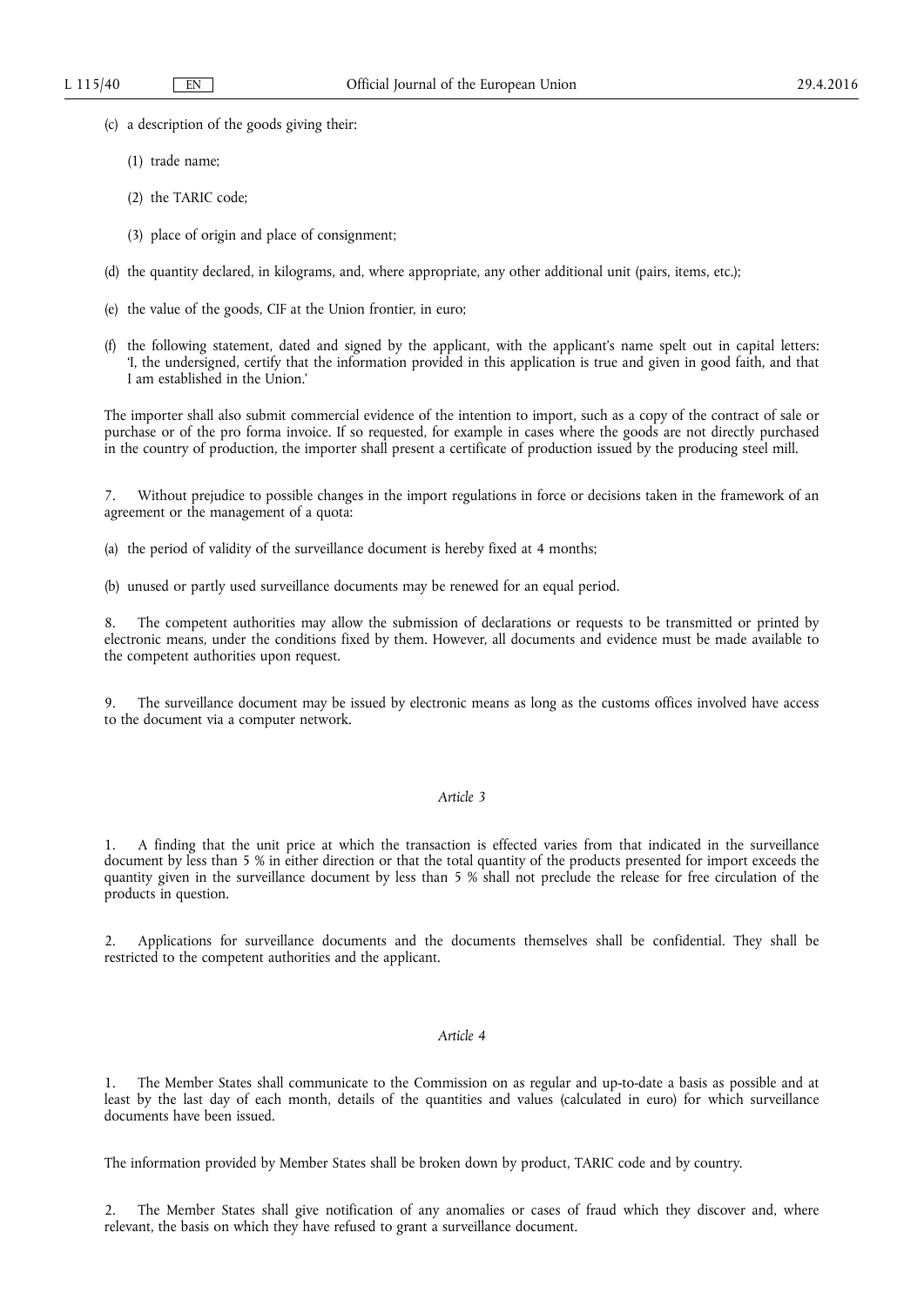#### *Article 5*

Any notices to be given under this Regulation shall be given to the Commission and shall be communicated electronically via the integrated network set up for this purpose, unless for imperative technical reasons it is necessary to use other means of communication temporarily.

#### *Article 6*

This Regulation shall enter into force on the day following that of its publication in the *Official Journal of the European Union*.

This Regulation shall apply from the day following its publication in the *Official Journal of the European Union* until 15 May 2020.

This Regulation shall be binding in its entirety and directly applicable in all Member States.

Done at Brussels, 28 April 2016.

*For the Commission The President*  Jean-Claude JUNCKER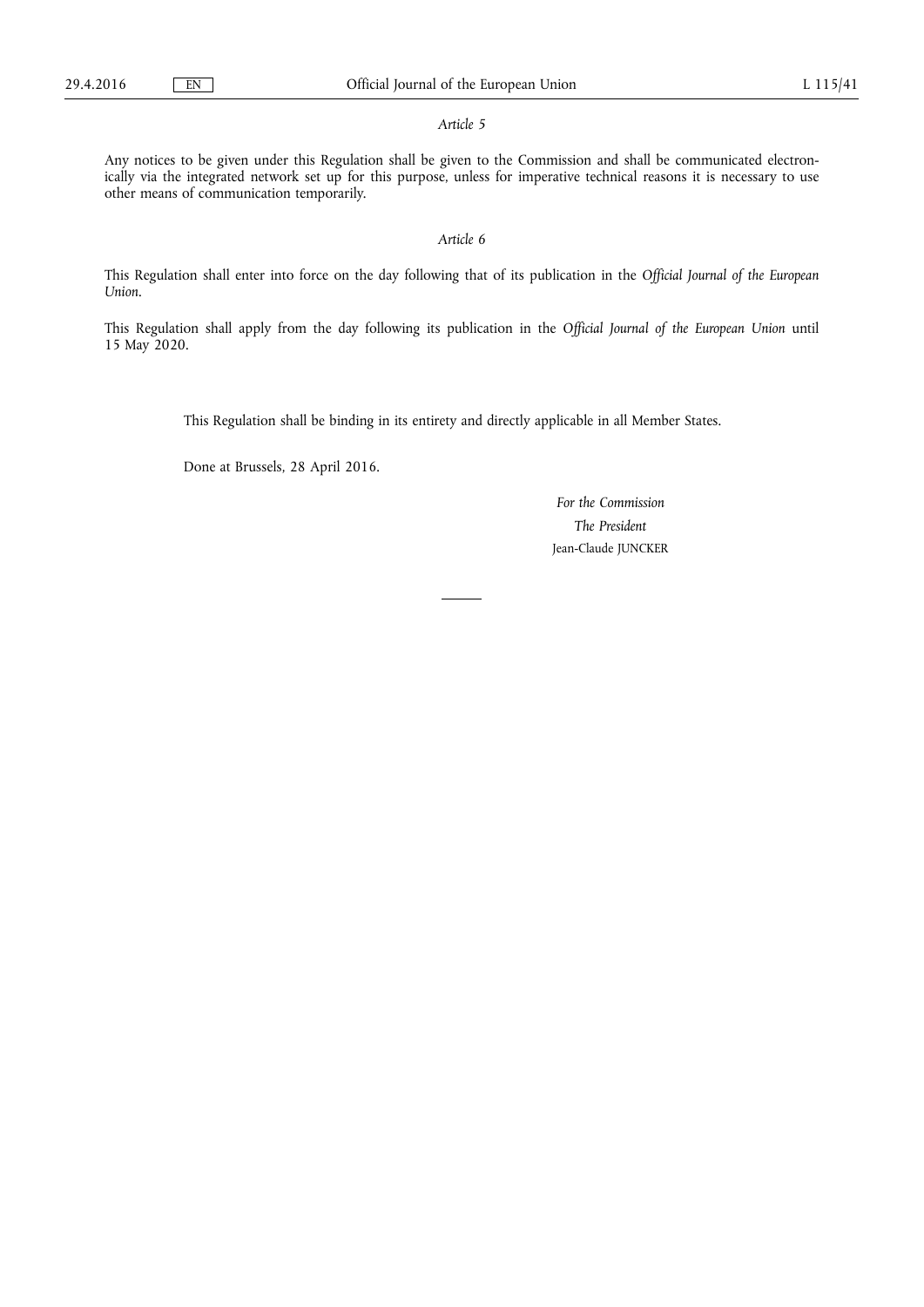# *ANNEX I*

# **List of products subject to prior Union surveillance**

| 7207 11 14 | 7304       |
|------------|------------|
| 7208       | 7305       |
| 7209       | 7306       |
| 7210       | 7307 19 10 |
| 7211       | 7307 23    |
| 7212       | 7307 91 00 |
| 7213       | 7307 93 11 |
| 7214       | 7307 93 19 |
| 7215       | 7307 99 80 |
| 7216       | 7318 12 90 |
| 7217       | 7318 14 91 |
| 7219       | 7318 14 99 |
| 7220       | 7318 15 41 |
| 7221       | 7318 15 59 |
| 7222       | 7318 15 69 |
| 7223       | 7318 15 81 |
| 7225       | 7318 15 89 |
| 7226       | 7318 15 90 |
| 7227       | 7318 16 19 |
| 7228       | 7318 16 99 |
| 7301       | 7318 19 00 |
| 7302       | 7318 21 00 |
| 7303       | 7318 22 00 |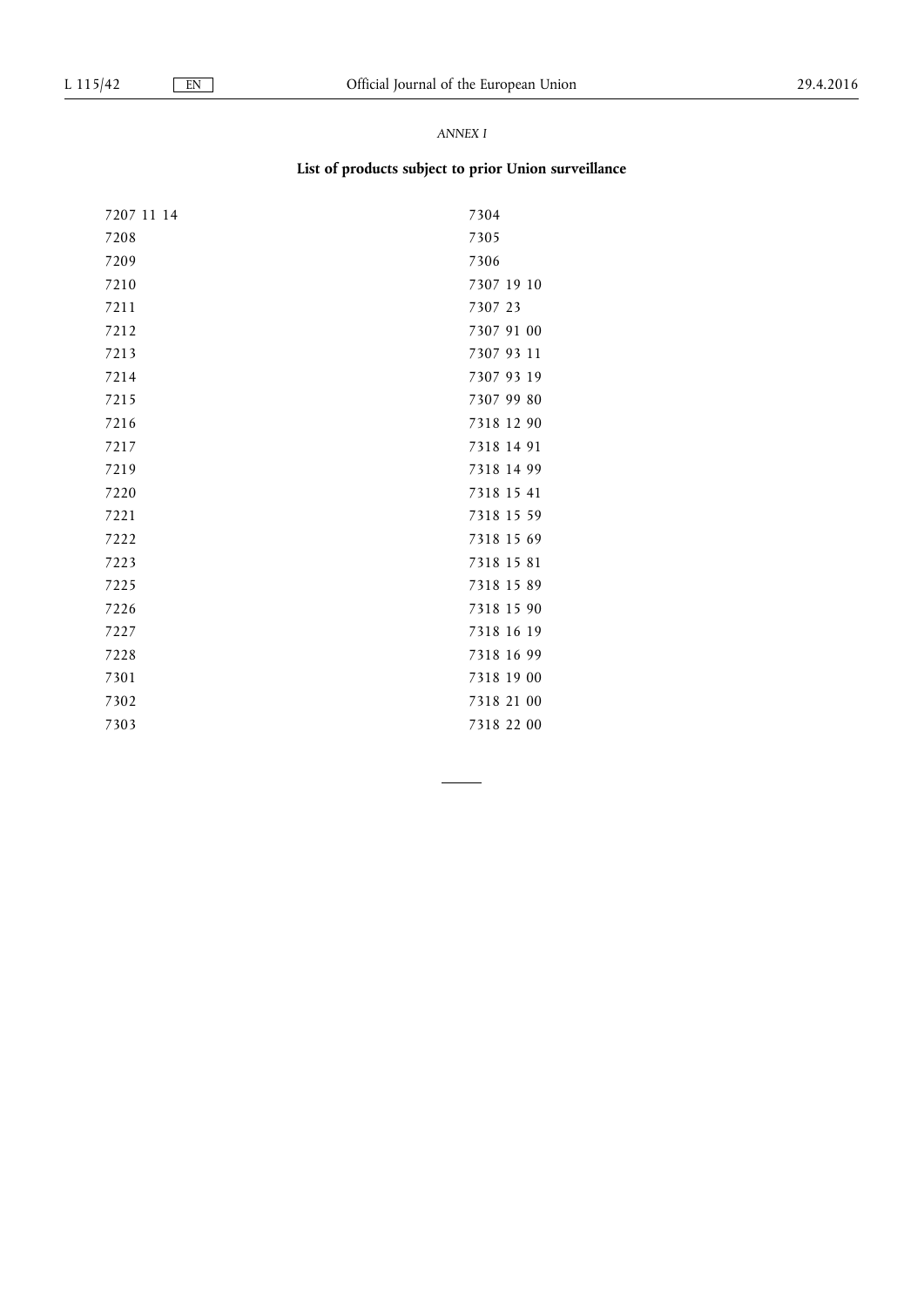*ANNEX II* 

*СПИСЪК НА КОМПЕТЕНТНИТЕ НАЦИОНАЛНИ ОРГАНИ LISTA DE LAS AUTORIDADES NACIONALES COMPETENTES SEZNAM PŘÍSLUŠNÝCH VNITROSTÁTNÍCH ORGÁNŮ LISTE OVER KOMPETENTE NATIONALE MYNDIGHEDER LISTE DER ZUSTÄNDIGEN BEHÖRDEN DER MITGLIEDSTAATEN PÄDEVATE RIIKLIKE ASUTUSTE NIMEKIRI ΔΙΕΥΘΥΝΣΕΙΣ ΤΩΝ ΑΡΧΩΝ ΕΚΔΟΣΗΣ ΑΔΕΙΩΝ ΤΩΝ ΚΡΑΤΩΝ ΜΕΛΩΝ LIST OF THE COMPETENT NATIONAL AUTHORITIES LISTE DES AUTORITÉS NATIONALES COMPÉTENTES POPIS NADLEŽNIH NACIONALNIH TIJELA ELENCO DELLE COMPETENTI AUTORITÀ NAZIONALI VALSTU KOMPETENTO IESTĀŽU SARAKSTS ATSAKINGŲ NACIONALINIŲ INSTITUCIJŲ SĄRAŠAS AZ ILLETÉKES NEMZETI HATÓSÁGOK LISTÁJA LISTA TAL-AWTORITAJIET NAZZJONALI KOMPETENTI LIJST VAN BEVOEGDE NATIONALE INSTANTIES WYKAZ WŁAŚCIWYCH ORGANÓW KRAJOWYCH LISTA DAS AUTORIDADES NACIONAIS COMPETENTES LISTA AUTORITĂȚILOR NAȚIONALE COMPETENTE ZOZNAM PRÍSLUŠNÝCH ŠTÁTNYCH ORGÁNOV SEZNAM PRISTOJNIH NACIONALNIH ORGANOV LUETTELO TOIMIVALTAISISTA KANSALLISISTA VIRANOMAISISTA FÖRTECKNING ÖVER BEHÖRIGA NATIONELLA MYNDIGHETER* 

#### **BELGIQUE/BELGIË**

Service public fédéral de l'économie, des PME, des classes moyennes et de l'énergie Direction générale du potentiel économique Service des licences rue du Progrès 50 B-1210 Bruxelles Fax (32-2) 277 50 63

Federale Overheidsdienst Economie, KMO, Middenstand & Energie Algemene Directie Economisch Potentieel Dienst Vergunningen Vooruitgangstraat 50 B-1210 Brussel Fax (32-2) 277 50 63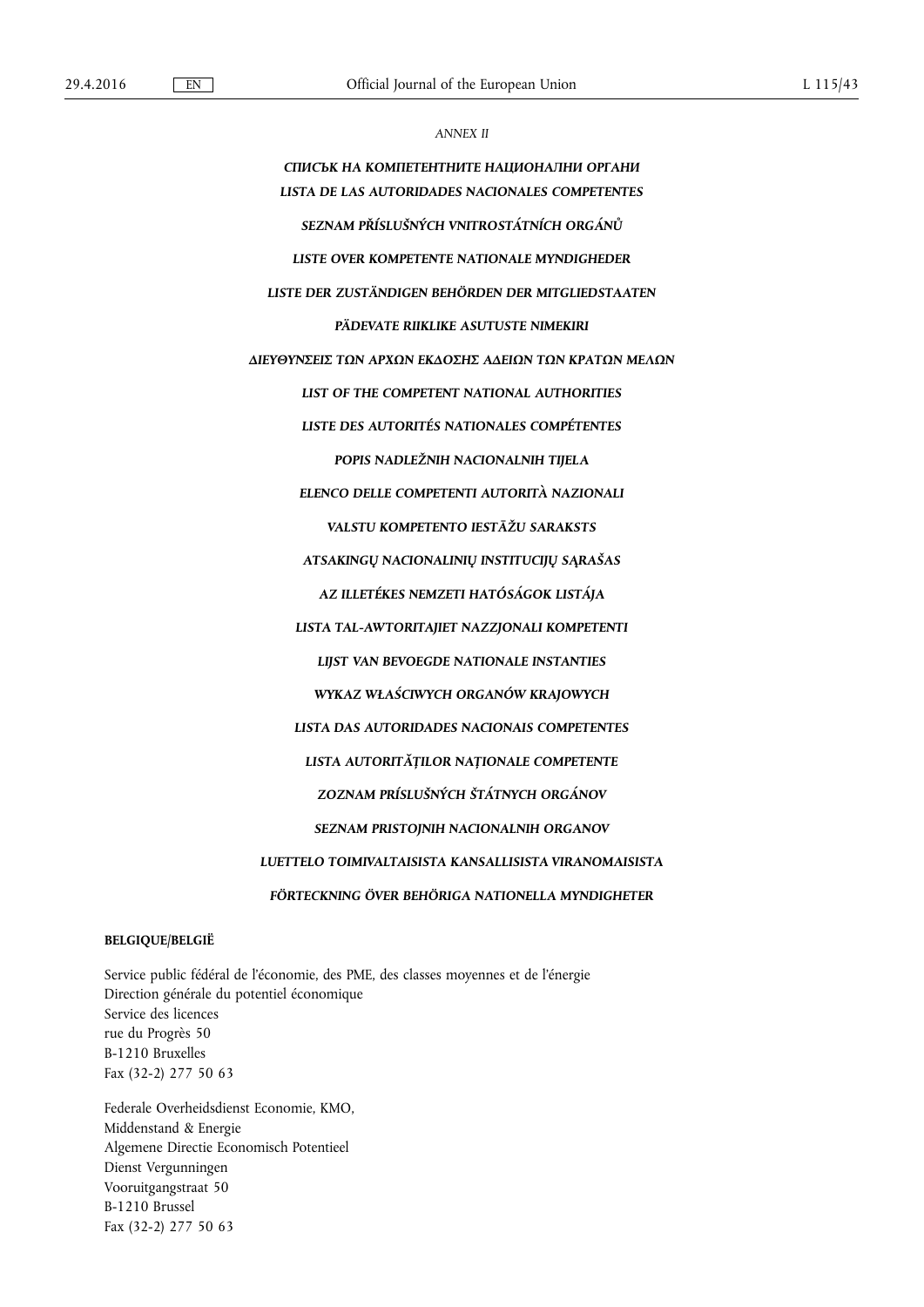#### **БЪЛГАРИЯ**

Министерство на икономиката и енергетиката дирекция 'Регистриране, лицензиране и контрол' ул. 'Славянска' № 8 1052 София Факс: (359-2) 981 50 41 Fax (359-2) 980 47 10

#### **ČESKÁ REPUBLIKA**

Ministerstvo průmyslu a obchodu Licenční správa Na Františku 32 CZ-110 15 Praha 1 Fax (420) 224 21 21 33

## **DANMARK**

Erhvervs- og Byggestyrelsen Økonomi- og Erhvervsministeriet Langelinie Allé 17 DK-2100 København Ø Fax (45) 35 46 60 01

# **DEUTSCHLAND**

Bundesamt für Wirtschaft und Ausfuhrkontrolle, (BAFA) Frankfurter Straße 29—35 D-65760 Eschborn 1 Fax (49) 6196 90 88 00

## **EESTI**

Majandus- ja Kommunikatsiooniministeerium Harju 11 EE-15072 Tallinn Faks: +372 631 3660

## **IRELAND**

Department of Enterprise, Trade and Employment Import/Export Licensing, Block C Earlsfort Centre Hatch Street IE-Dublin 2 Fax  $+353-1-631$  25 62

# **ΕΛΛΑΔΑ**

Υπουργείο Οικονομίας, Ανάπτυξης και Τουρισμού Γενική Διεύθυνση Διεθνούς Οικονομικής και Εμπορικής Πολιτικής Δ/νση Συντονισμού Εμπορίου και Εμπορικών Καθεστώτων Τμήμα Β': Ειδικών Καθεστώτων Εισαγωγών Οδός Κορνάρου 1 GR 105 63 Αθήνα Τηλ..: +30 210 3286041-43 Φαξ: +30 210 3286094 E-mail: [e3a@mnec.gr](mailto:e3a@mnec.gr)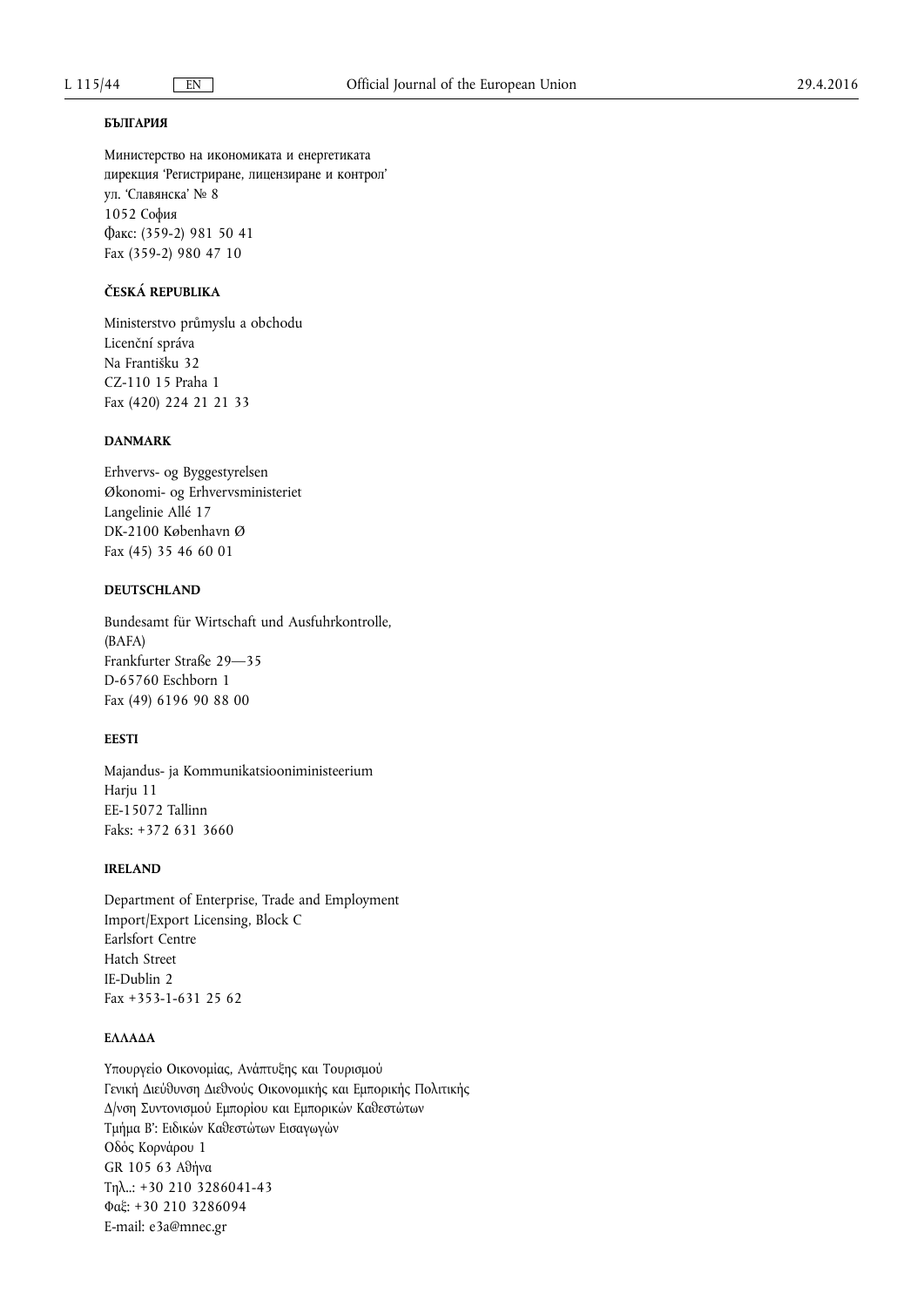#### **ESPAÑA**

Ministerio de Industria, Turismo y Comercio Secretaría General de Comercio Exterior Subdirección General de Comercio Exterior de Productos Industriales Paseo de la Castellana 162 E-28046 Madrid Fax +34-91 349 38 31

# **FRANCE**

Ministère de l'économie, des finances et de l'industrie Direction générale des entreprises Sous-direction des biens de consommation Bureau textile-importations Le Bervil 12, rue Villiot F-75572 Paris Cedex 12 Fax (33) 153 44 91 81

# **REPUBLIKA HRVATSKA**

Ministarstvo vanjskih i europskih poslova Trg N. Š. Zrinskog 7-8, 10000 Zagreb Tel. (385) 1 6444626 Fax (385) 1 6444601

# **ITALIA**

Ministero dello Sviluppo Economico Direzione Generale per la Politica Commerciale DIV. III Viale America, 341 I-00144 Roma Fax (39) 06 59 93 26 36 E-mail: [dgpci.div3@mise.gov.it](mailto:dgpci.div3@mise.gov.it) 

# **ΚΥΠΡΟΣ**

Υπουργείο Εμπορίου, Βιομηχανίας και Τουρισμού Υπηρεσία Εμπορίου Μονάδα Έκδοσης Αδειών Εισαγωγής/Εξαγωγής Οδός Ανδρέα Αραούζου Αρ. 6 CY-1421 Λευκωσία Φαξ (357) 22 37 51 20

## **LATVIJA**

Latvijas Republikas Ārlietu ministrija K. Valdemāra iela 3 LV-1395 Rīga Fakss: +371-67 828 121

# **LIETUVA**

Lietuvos Respublikos ūkio ministerija Investicijų ir eksporto departamentas Gedimino pr. 38/2 LT-01104 Vilnius Faks. +370 706 64 762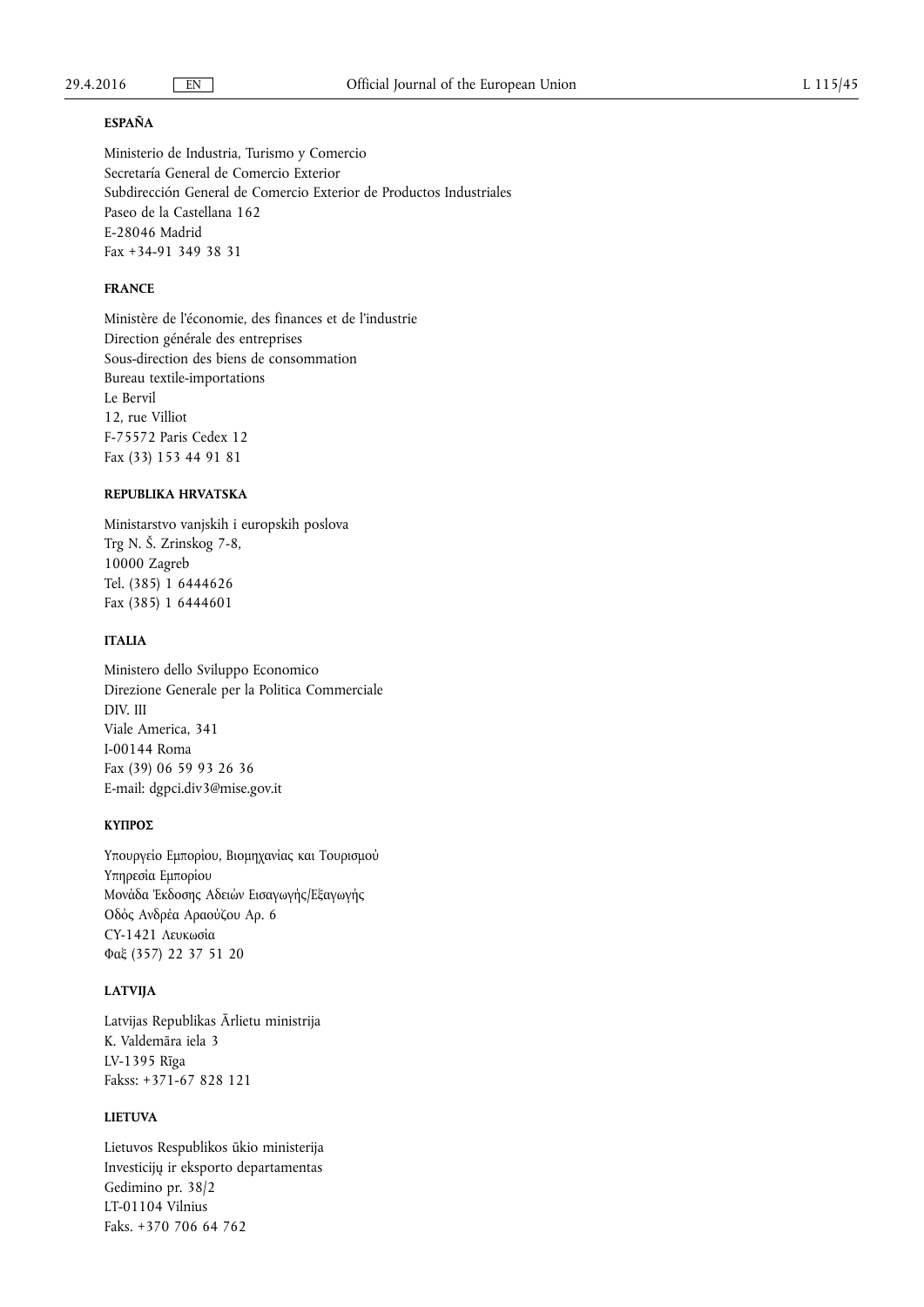## **LUXEMBOURG**

Ministère de l'économie et du commerce extérieur Office des licences BP 113 L-2011 Luxembourg Fax (352) 46 61 38

# **MAGYARORSZÁG**

Magyar Kereskedelmi Engedélyezési Hivatal Margit krt. 85. HU-1024 Budapest Fax (36-1) 336 73 02

#### **MALTA**

Diviżjoni għall-Kummerċ Servizzi Kummerċjali Lascaris MT-Valletta CMR02 Fax (356) 25 69 02 99

# **NEDERLAND**

Belastingdienst/Douane centrale dienst voor in- en uitvoer Postbus 30003, Engelse Kamp 2 NL-9700 RD Groningen Fax (31-50) 523 23 41

# **ÖSTERREICH**

Bundesministerium für Wissenschaft, Forschung und Wirtschaft Abteilung C2/9 — Außenwirtschaftskontrolle A- 1011 Wien, Stubenring 1 [POST.C29@bmwfw.gv.at](mailto:POST.C29@bmwfw.gv.at)  Fax 01/71100/8366

# **POLSKA**

Ministerstwo Gospodarki Plac Trzech Krzyży 3/5 00-507 Warszawa Polska Fax (48-22) 693 40 21/693 40 22

#### **PORTUGAL**

Ministério das Finanças Autoridade Tributária e Aduaneira Rua da Alfândega, n.o 5, r/c P-1149-006 Lisboa Fax (+ 351) 218 81 39 90

## **ROMÂNIA**

Ministerul Economiei, Comerțului și Relațiilor cu Mediul de Afaceri Departamentul de Comerț Exterior și Relații Internaționale Direcția Politici Comerciale Calea Victoriei, nr. 152, sector 1, București 010096 Tel. +40 40 10 504 Fax +40 40 10 594 e-mail: [dgre@dce.gov.ro](mailto:dgre@dce.gov.ro)